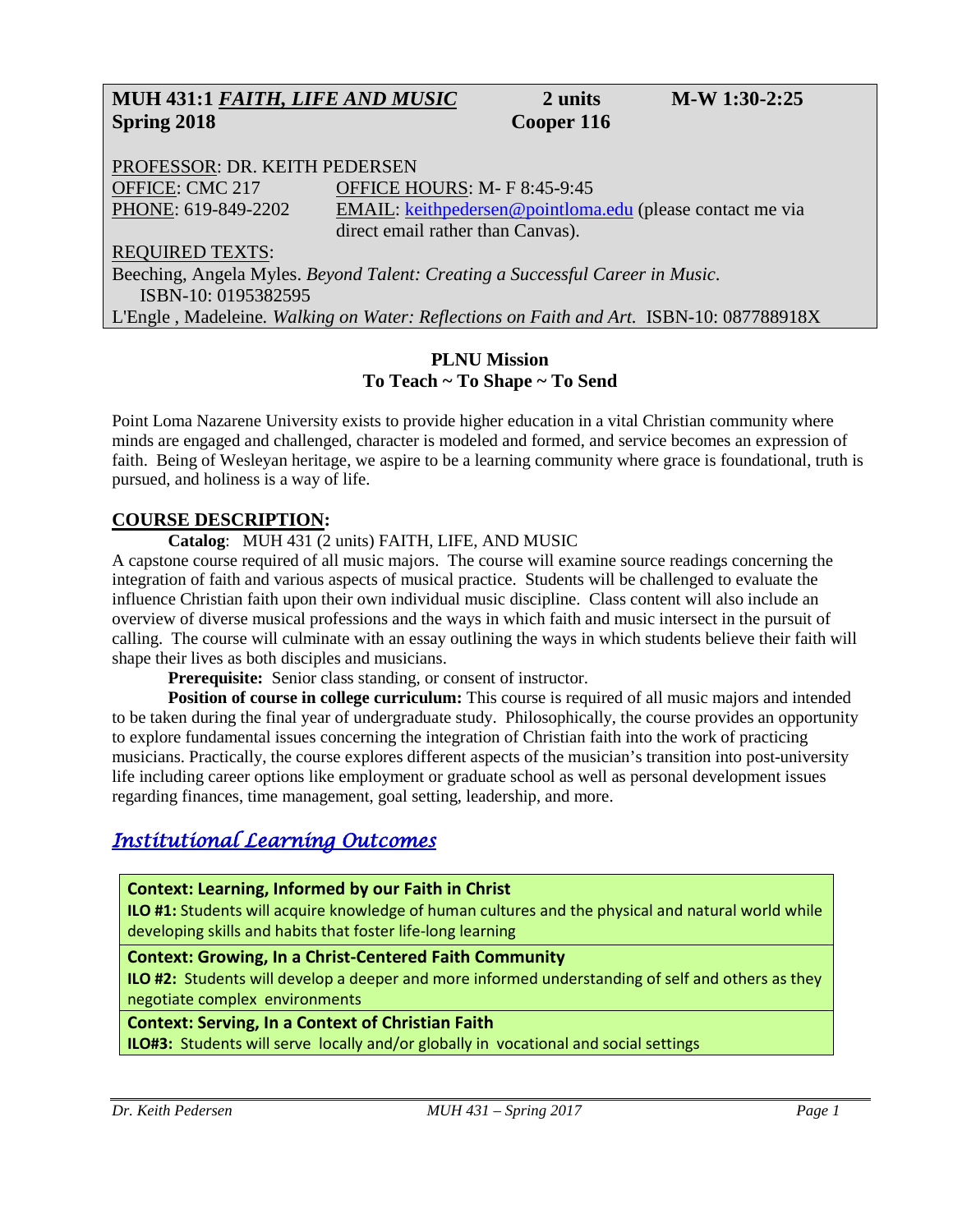# *Departmental Student Learning Outcomes*

This course specifically addresses Music Department Core Student Learning Outcome #4: **Develop and articulate a clear application of the concepts of calling, role, path and purpose as they apply to the field of the music discipline.**

### **COURSE OBJECTIVES (Course Learning Outcomes):**

- Students will develop self-knowledge of their abilities, goals and direction resulting in a clear articulation of aligned role-path-purpose that will both define a higher mission and describe concrete steps (immediate and long-term) to achieve their purpose.
- Students will articulate an understanding of broad categories of the professional roles filled by career musicians and the career paths that customarily prepare for those roles.
- Students will develop a professional portfolio of promotional material that includes a professional résumé, completed grad school applications, letters of recommendation, and various publicity materials (elevator speech, biography, business card, and contact list).
- Students will develop and demonstrate networking skills by creating questions for and completing interviews with six mentor/models.
- Students will create a personal narrative that articulates an understanding and application of the course's three central themes of role, path, and purpose. As part of this process, students will create a proposed 5-year path plan that leads toward a desired professional role. This material will be prepared in essay form and then summarized in an oral presentation given in lieu of a final exam.

## **METHODS USED IN THE COURSE**:

Students will

- Complete readings as assigned
- Participate in class discussion and activities (participation is vital)
- Complete frequent writing assignments (due prior to start of class via Canvas)
- Complete Projects (resumé, grad school-competition-grant applications, practice interviews, portfolio preparation, etc.)
- Interview 6 professional practitioners (people who get paid because of their music degree)
- Observe and take notes on guest presentations in class from PLNU music graduates
- Assemble a resource portfolio/binder of projects, class handouts, contacts, interviews and essays
- Write and present an extended essay on the integration of your personal faith experience with your current understanding of your vocational calling. The essay should discuss your desired professional role, your current vocational path of educational and professional experiences, and any over-arching sense of purpose that you believe is directing your life (see additional details in rubric on Canvas).

#### **COURSE REQUIREMENTS, POLICIES & GUIDELINES:**

See official supplement to syllabus in Canvas "Course Resources" Module.

# **COURSE EVALUATION:**

Your work will not be graded on a curve. A traditional US scale will be used  $(+)$  and  $-$  grades are divided at 7 and 3 points).

- 
- **A** indicates exceptional work: 90+pts. **D** indicates minimally passing work: 60+pts.
- **B** indicates superior work: 80+pts. **F** indicates unsatisfactory work : 60>pts.
- 
- **C** indicates acceptable work: 70+pts.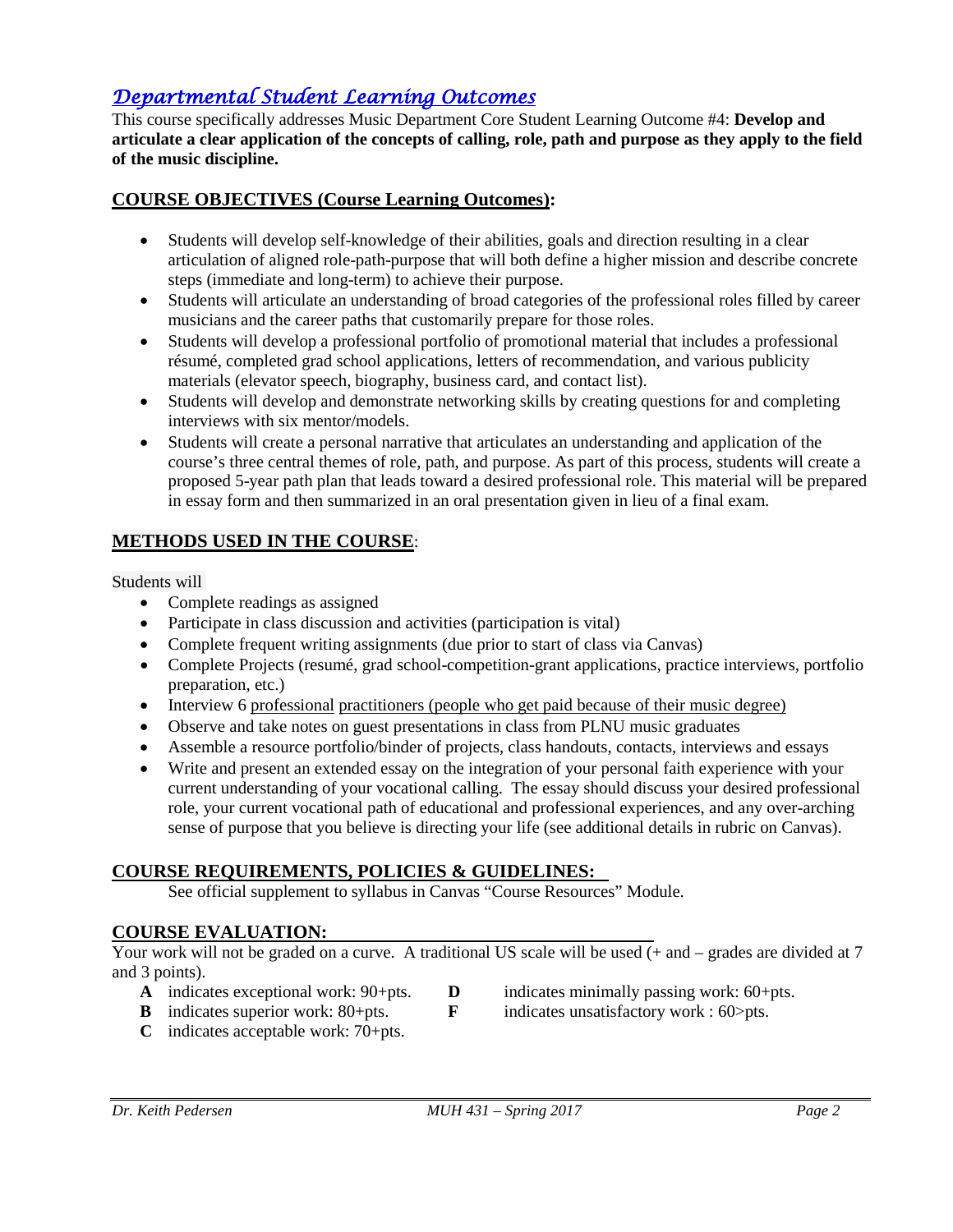| Your grade will be based on the quality of your work in these areas:               | Points    |
|------------------------------------------------------------------------------------|-----------|
| <b>Course Assignments</b><br>$\bullet$                                             | 25        |
| <b>Essays</b><br>$\bullet$                                                         | 15        |
| Class Participation (including attendance and reflecting preparation)<br>$\bullet$ | 15        |
| <b>Final Essay</b>                                                                 | 25        |
| <b>Final Presentation</b>                                                          |           |
| Portfolio                                                                          | <u>15</u> |
|                                                                                    |           |

(2 lowest Course Assignment and Class Participation grades as well as the lowest Essay grade will be dropped. Choose wisely.)

#### **SAYINGS For LIFE (SFL):**

Each student will be expected to present five "SFLs." Every class students will be called upon to share their favorite/guiding sayings and explain why it is important to them. Each class member will collect their favorite quotes in their portfolio along with any annotations. It would be best, early in the semester, to collect five SFLs to have at hand at any given time.

#### **RESOURCE PORTFOLIO:**

Each student will create a resource portfolio of notes, projects, class handouts, contacts, interviews and essays. The form and format is up to you. Each project will have a table of contents, with categories and each item in the portfolio clearly identified and appropriately placed. Suggested category headings and items could include (but are not limited to):

Roll/Path/Purpose

Producing the Product (Social Media, Letter of Application, Graduate School Application, Letters of Recommendations, Finding Employment-Landing the Job, Contacts)

Finances (Budget, Taxes, Health Care, Retirement)

Time Management/Prioritizing

Interviews (6 informational interviews)

Inspiration (Bible verses, *Bon mots*, SFL)

Books to read

Things to do before graduation

Things to do immediately/6 months/1 year after graduation

#### **RESOURCES:**

#### *The Bible*

#### **Faith**

Bridger, Francis. *Why Can't I Have Faith?* Triangle Books, 1998. Chesterton, G. K. *The Everlasting Man*. Garden City, NY: Image Books, 1955. Howard, Thomas. *Dialogue With a Sceptic*. Philadelphia: A. J. Holman, 1974. Lewis, C. S. *Mere Christianity*. New York: HarperCollins, 1952. Strobel, Lee. *The Case for Christ*.

#### **Faith and Worship through the Arts**

Best, Harold M. *Unceasing Worship: Biblical Perspectives on Worship and the Arts*. Downers Grove, IL: Intervarsity Press, 2003

Dawn, Marva J. *A Royal "Waste" of Time; The Splendor of Worshiping God and Being Church for the World*. Grand Rapids, MI: Wm. B. Eerdmans Publishing Company, 1999.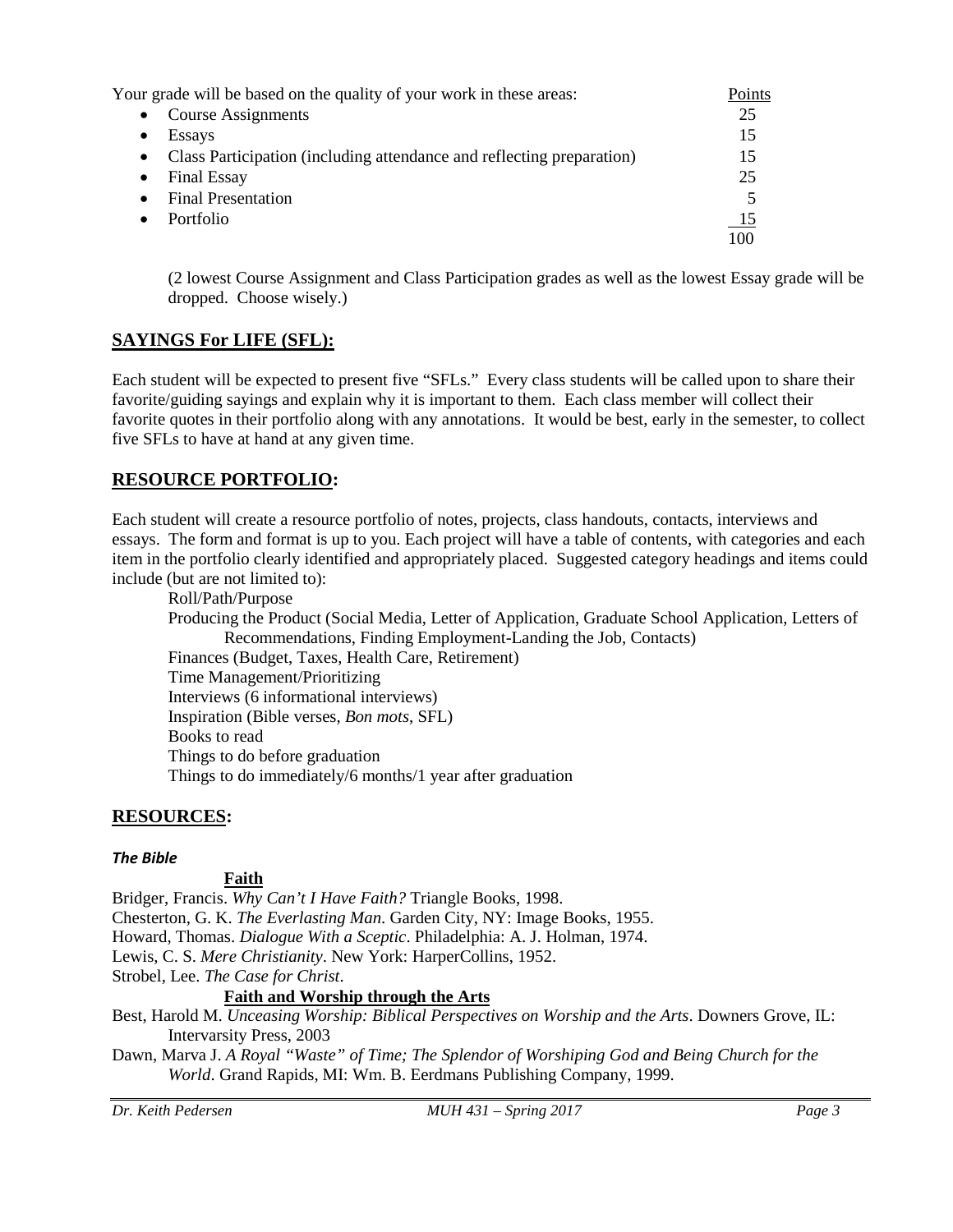Edwards, Randy. *Revealing Riches and Building Lives*; Youth Choir Ministry in the New Millenium. St. Louis, MO: Morning Star Publishers, 2000.

#### **Finance**

Bach, David. *Smart Women Finish Rich.* rev. ed. New York: Broadway Press, 2002. Bach, David. *Smart Couples Finish Rich*. New York: Broadway Press, 2002. <http://www.ragstoreasonable.com/survive-variable-income-seven-steps-living-less-nothing/> www.daveramsey.com

#### **Inspiration**

#### **Peale, Norman Vincent.** *The Power of Positive Thinking***.**

[http://www.ted.com/index.php/talks/benjamin\\_zander\\_on\\_music\\_and\\_passion.html](http://www.ted.com/index.php/talks/benjamin_zander_on_music_and_passion.html)

This video may just change how you listen to music forever.

### **Leadership**

Hybels, Bill. *Courageous Leadership*. Grand Rapids, MI: Zondervan, 2002.

**Maxwell, John C.** *Developing the Leader Within You***. Nashville, TN: Thomas Nelson, Inc. 1993.**

**Wooden, John and Jamison, Steve.** *Wooden on Leadership***. New York: McGraw-Hill, 2005.** [http://www.ted.com/talks/simon\\_sinek\\_how\\_great\\_leaders\\_inspire\\_action#](http://www.ted.com/talks/simon_sinek_how_great_leaders_inspire_action)

[http://www.ted.com/talks/simon\\_sinek\\_why\\_good\\_leaders\\_make\\_you\\_feel\\_safe?language=en](http://www.ted.com/talks/simon_sinek_why_good_leaders_make_you_feel_safe?language=en)

<https://www.youtube.com/watch?v=ReRcHdeUG9Y> Why good leaders eat last

#### **Personal Growth**

**Covey, Stephen.** *The 7 Habits of Highly Effective People***. Rev. ed. New York: Free Press, 2004. Jay, Meg.** *The Defining Decade: Why your twenties matter—and how to make the most of them now.* **New York: Twelve. 2012.**

**Klickstein, Gerald.** *The Musician's Way: A Guide to Practice, Performance, and Wellness***. (MusiciansWay.com.)**

*Lakein, Alan. How to Get Control of Your Time and Your Life. New York: David Mackay Co., 1973.* Powell, John*. Fully Human, Fully Alive: a New Life through a New Vision*. Niles, IL: Argus Communications, 1976.

**Williams Brown, Kelly.** *Adulting.* **New York: Grand Central Publishing. 2013.** *(Incredibly detailed, useful, and witty steps and advice, but the writing is vulgar and values espoused are not always necessarily Biblical.)*

#### **Relationships**

**Hendrix, Harville, and Hunt, Helen.** *Getting the Love You Want***. Rev. ed. New York: Holt Paperback, 2008.**

Conway, Jim. *Men in Midlife Crisis*. Rev. ed. Victor Books: Colorado Springs, CO, 1997.

#### **Music Resources**

NEW GROVE DICTIONARY OF MUSIC AND MUSICIANS

http://www.pointloma.edu/RyanLibrary/Databases Find Articles .htm

. "Grove Music Online" (you must click the red text first if you are accessing from outside the library). Better yet, check out the volumes at the library (great pictures).

[http://w3.rz~berlin.mpg.de/cmp/classmus.html](http://w3.rz%7Eberlin.mpg.de/cmp/classmus.html) - a site for biographical information that has been extrapolated from the New Grove Dictionary*.*

[http://www.jsbach.org](http://www.jsbach.org/) - a wonderful site on Bach. High quality site – the best on any composer.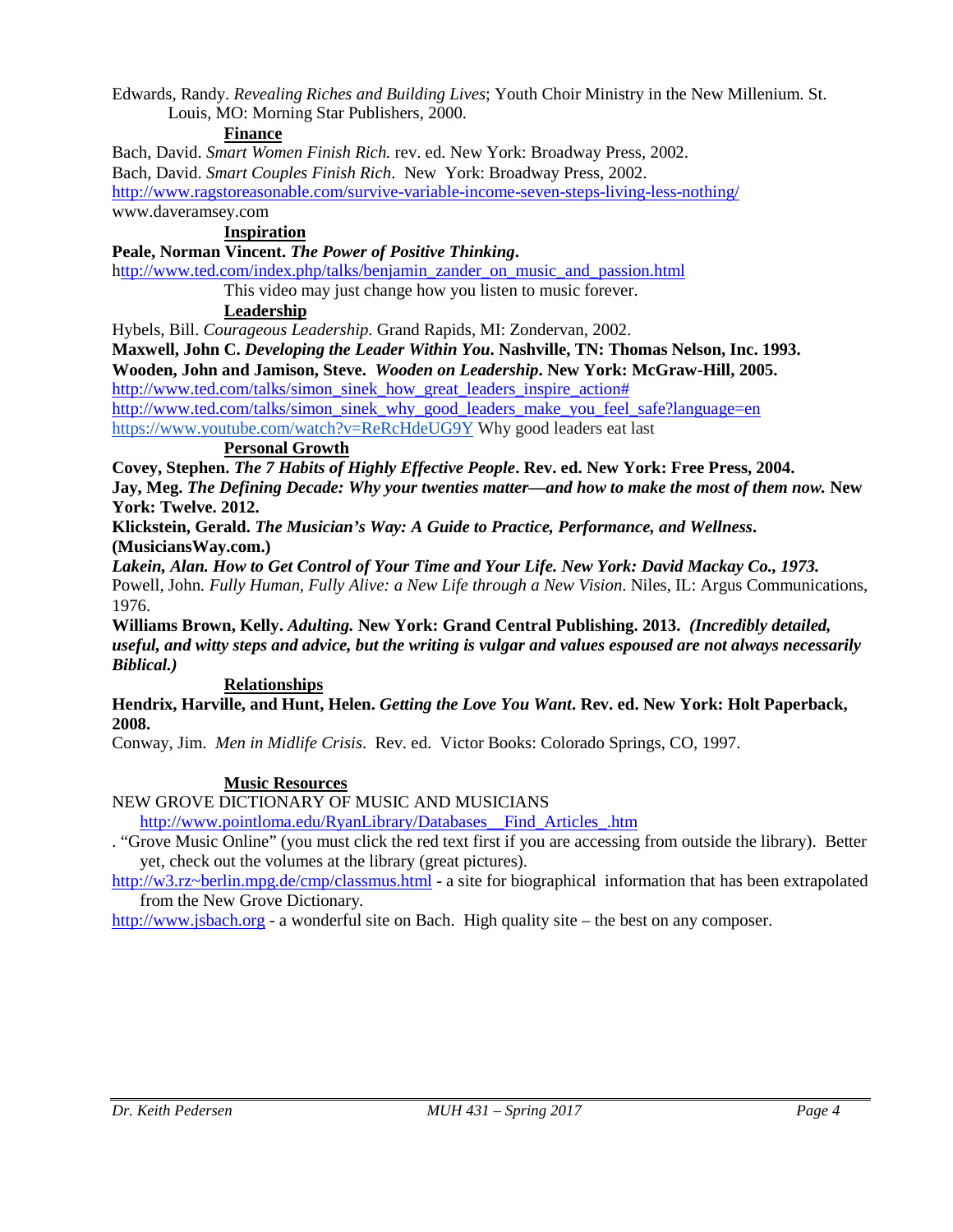#### **Movies about Composers/Musicians**

While not always factually accurate (it is Hollywood, after all), these movies can often give a wonderful sense of the life, cultural context, and especially the music of these composers in a way that brings to life these remarkable and talented individuals. (I trust our students can discern that, while each film is an artistic portrayal of music and the lives of musicians, not all scenes they contain reflect values espoused by the professor or the university.)

- *Amadeus* (1984), Warner Bros. A fanciful retelling of the life of the most famous prodigy of them all, W A Mozart. Even though the premise of the plot is patently false, this winner of 8 Academy Awards beautifully and spectacularly captures the spirit and feel of the Classical era and its music.
- *Immortal Beloved* (1994), Columbia Pictures. The search for an anonymous "Immortal Beloved" tells some of the story of the personal challenges of the adult life of the most colossal figure in classical music, Ludwig von Beethoven.
- *Impromptu* (1991), Sovereign Pictures. A Hollywood version of the very real romantic relationship between the female writer George Sand and the master of the piano, Frederic Chopin.
- *Tous les matins du monde* (1991), Koch-Lorber Films. Perhaps the most achingly beautiful film about music I have ever seen, using the sound of the viola da gamba to explore different kinds of relationships, from romantic to professional to mentor. If this doesn't convince you Baroque music is about emotions, nothing will. Don't let the French subtitles scare you away.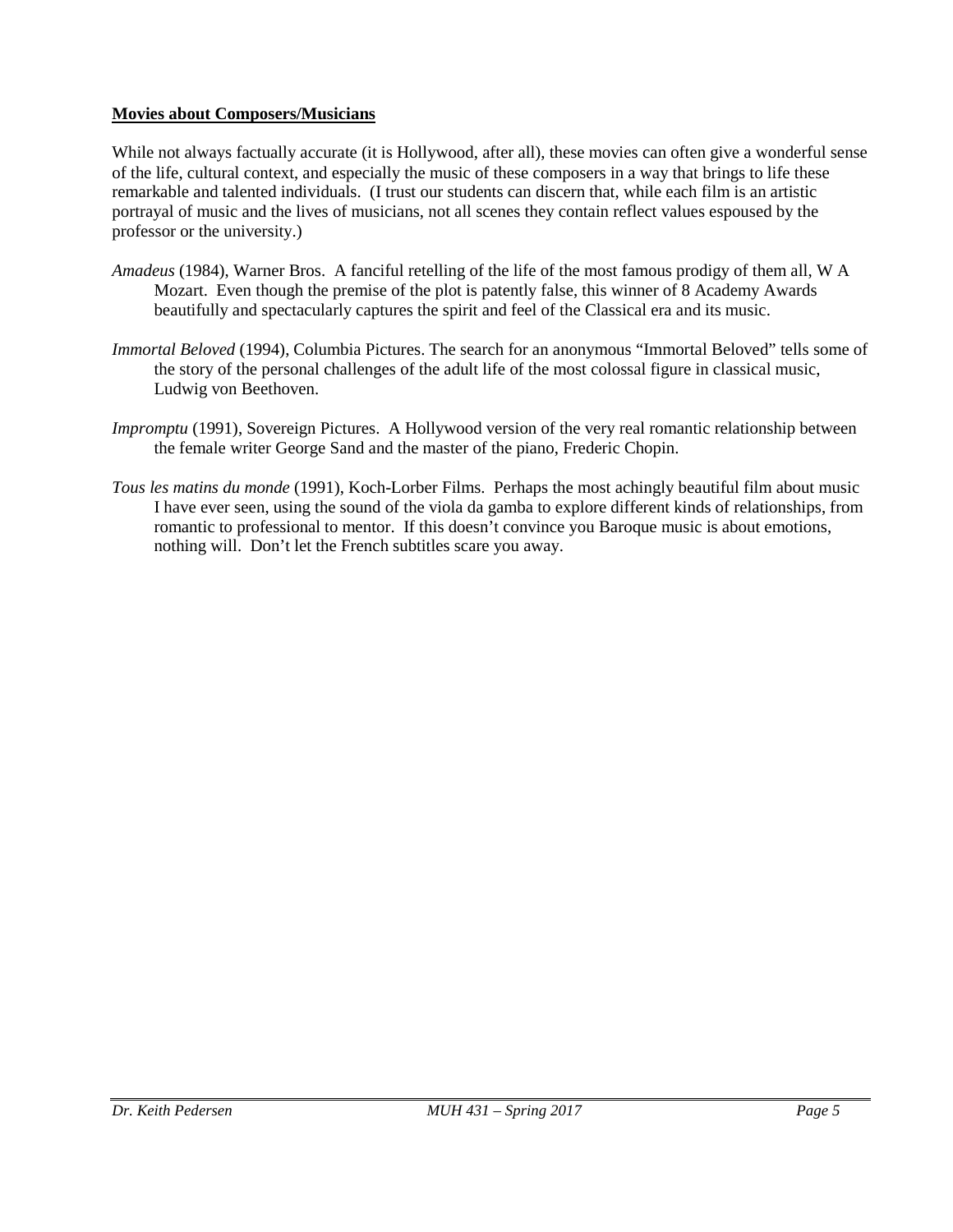# **SCHEDULE OF READINGS, DISCUSSION & ASSIGNMENTS:**

- Assignments are calculated on the university principle of 2 hours out-of-class work for every 1 hour in class (averaged over the semester).
- Instructions and due dates for assignments are found on Canvas in the weekly modules.
- A survey of assignments is found in the *Assignment Schedule FLM 18* document which is in the "Course Resources" Module on Canvas.
- 2 lowest Course Assignment and Class Participation grades as well as the lowest Essay grade will be dropped.

(This schedule is subject to revision as necessary; students are responsible for any announced changes. Assignments after spring break will be confirmed by the end of January.)

| <b>DATE</b>                         | <b>READING/TOPIC</b>                                                                          | <b>Assignment</b> |
|-------------------------------------|-----------------------------------------------------------------------------------------------|-------------------|
| $1.1/9$ -T                          | Class Introduction; Expectations, Policies, & Syllabus; Zander presentation                   |                   |
| 2. $1/10-W$                         | PLNU Alum #1: Rachel Alessio, '17-grad student,                                               | 1, 2              |
| $3.1/17-W$                          | Role, Path and Purpose: Finding God's will                                                    | 3, 4, 5           |
| 4. $1/22-M$                         | Role, Path, Purpose: WoW Ch. 1                                                                | 6, 7              |
| 5. $1/24-W$                         | Promoting Yourself: BT Ch. 2                                                                  | 8, 9              |
| 6. $1/29-M$                         | Promoting Yourself: OSV: NETWORKING (BT 2)                                                    | 10, 11            |
| 7. $1/31-W$                         | Promote Yourself: Elevator Speech; WoW Ch. 2a (19-33)                                         | 12,13             |
| $8.2/05-M$                          | Promote Yourself: BT Ch. 3a-Promo. Mat. (pp. 45-67); WoW Ch. 2b (pp. 43-51) 14, 15            |                   |
| $9.2/07-W$                          | Promoting Yourself: OSV: BRANDING (BT 3)                                                      | 16, 17, (18)      |
|                                     | 10. 2/12-M Promote Yourself: Biographies                                                      | 19, 20            |
|                                     | 11. 2/14-W Promote Yourself                                                                   | 21                |
|                                     | 12. 2/19-M Promote Yourself: OSV: RESUMES & INTERVIEWS                                        | 22, 23, 24        |
|                                     | 13. 2/21-W Interlude: BT (pp. 141-151)                                                        | 25, 26            |
|                                     | 14. 2/26-M Interlude PLNU OSV: Rebecca Smith—RESUME/INTERVIEWS (BT 1)                         | 27                |
|                                     | 15. 2/28-W Grad Advice #2: Amy Serrano Burcombe, '11 (Prof. Performer/Private Teacher) 28, 29 |                   |
| <b>SPRING BREAK</b><br>$3/3 - 3/11$ |                                                                                               |                   |
|                                     | 16. 3/12-M PLNU Seniors Core Competencies Assessment (mandatory)                              | 30                |
| 17.3/14-W TBD                       |                                                                                               |                   |
|                                     | 18. 3/19-M Grad Advice #3: Jonathan Seligman, '12 (Music Education)                           |                   |
|                                     | 19. 3/21-W Professional Discipline: Money (Beeching, Ch. 11)                                  |                   |
|                                     | 20. 3/26-M Professional Discipline: Time                                                      |                   |
|                                     | 21. 3/28-W Resumé Review (in class)                                                           |                   |
|                                     | <b>EASTER BREAK</b><br>$3/29 - 4/02$                                                          |                   |
| 22.4/04-W TBD                       |                                                                                               |                   |
| 23.4/09-M TBD                       |                                                                                               |                   |
| 24.4/11-W TBD                       |                                                                                               |                   |
|                                     | 25. 4/16-M Grad Advice #5: Aaron Burgett (Church Musician) TBC                                |                   |

- 26. 4/18-**W** Getting it Together (Beeching, Ch. 13)
- 27. 4/23-**M** Final Essay and Project Review
- 28. 4/25-**W** Final Class

# **FINAL EXAM (cumulative): Monday, April 30 1:30-4:00**

Students are expected to stay for the entire designated exam time until dismissed; failure to do so will affect grades. (According to university policy, only students with more than 3 exams on one day may petition to change an exam time. If this is your situation, you must confirm directly with me before the mid-term. No